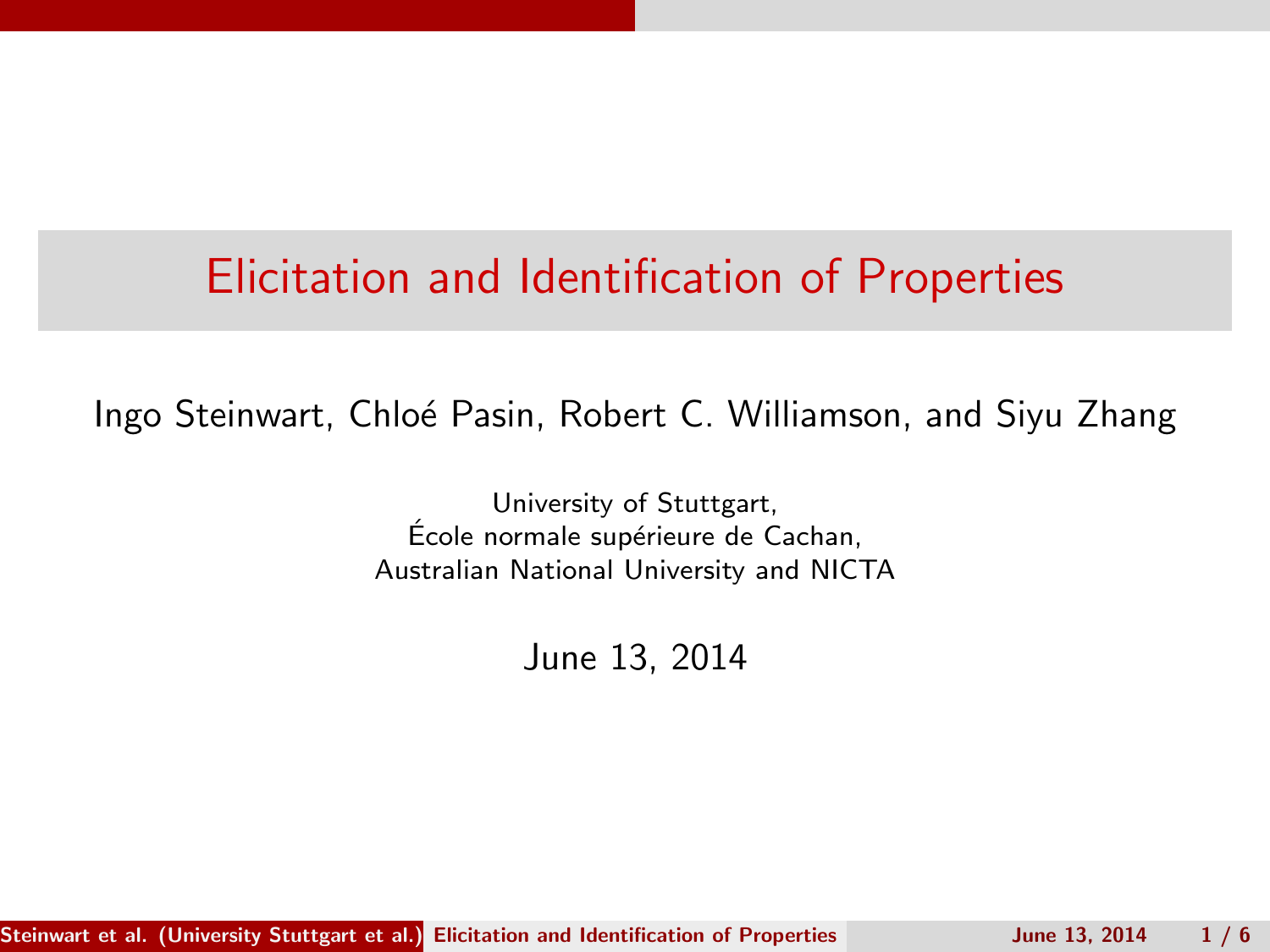# Elicitable Properties

 $\triangleright$  A property T assigns a real number to a distribution P. Examples:

- $\blacktriangleright$  Mean, median, quantiles, ...
- $\blacktriangleright$  Variance, mode, ...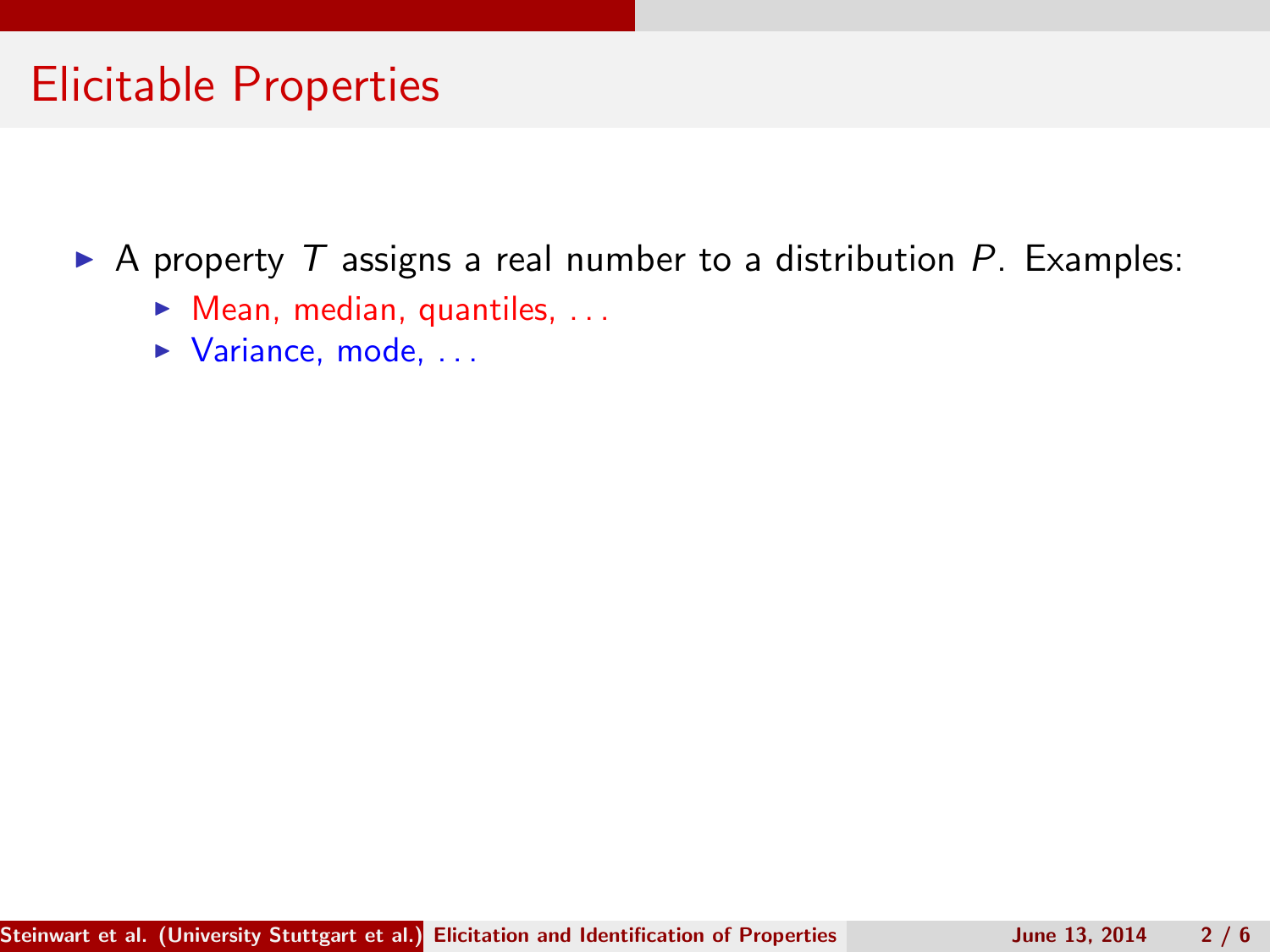### Elicitable Properties

 $\triangleright$  A property T assigns a real number to a distribution P. Examples:

- $\blacktriangleright$  Mean, median, quantiles, ...
- $\blacktriangleright$  Variance, mode, ...

 $\triangleright$  Elicitable properties can be described by risk minimization

$$
T(P) = \arg\min_{t \in \mathbb{R}} \mathbb{E}_{Y \sim P} S(Y, t).
$$
 (1)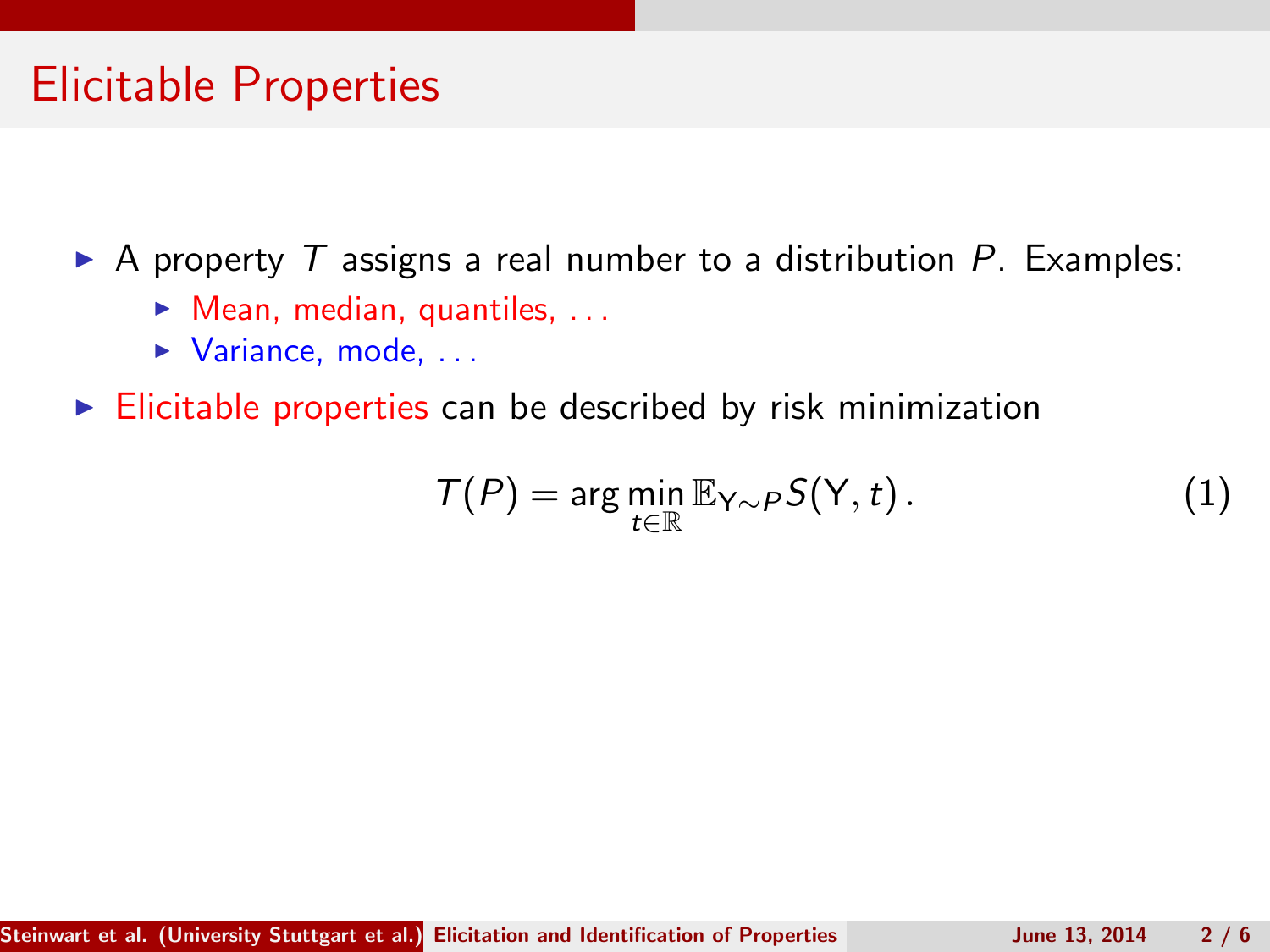# Elicitable Properties

 $\triangleright$  A property T assigns a real number to a distribution P. Examples:

- $\blacktriangleright$  Mean, median, quantiles, ...
- $\blacktriangleright$  Variance, mode, ...
- $\triangleright$  Elicitable properties can be described by risk minimization

$$
T(P) = \arg\min_{t \in \mathbb{R}} \mathbb{E}_{Y \sim P} S(Y, t).
$$
 (1)

- $\blacktriangleright$  Elicitable properties are the only properties for which:
	- $\triangleright$  an ERM-type approach can be consistent.
	- $\blacktriangleright$  hyper-parameter selection using a validation error can be consistent.
	- $\triangleright$  it makes sense to compare learning methods with the help of a test error.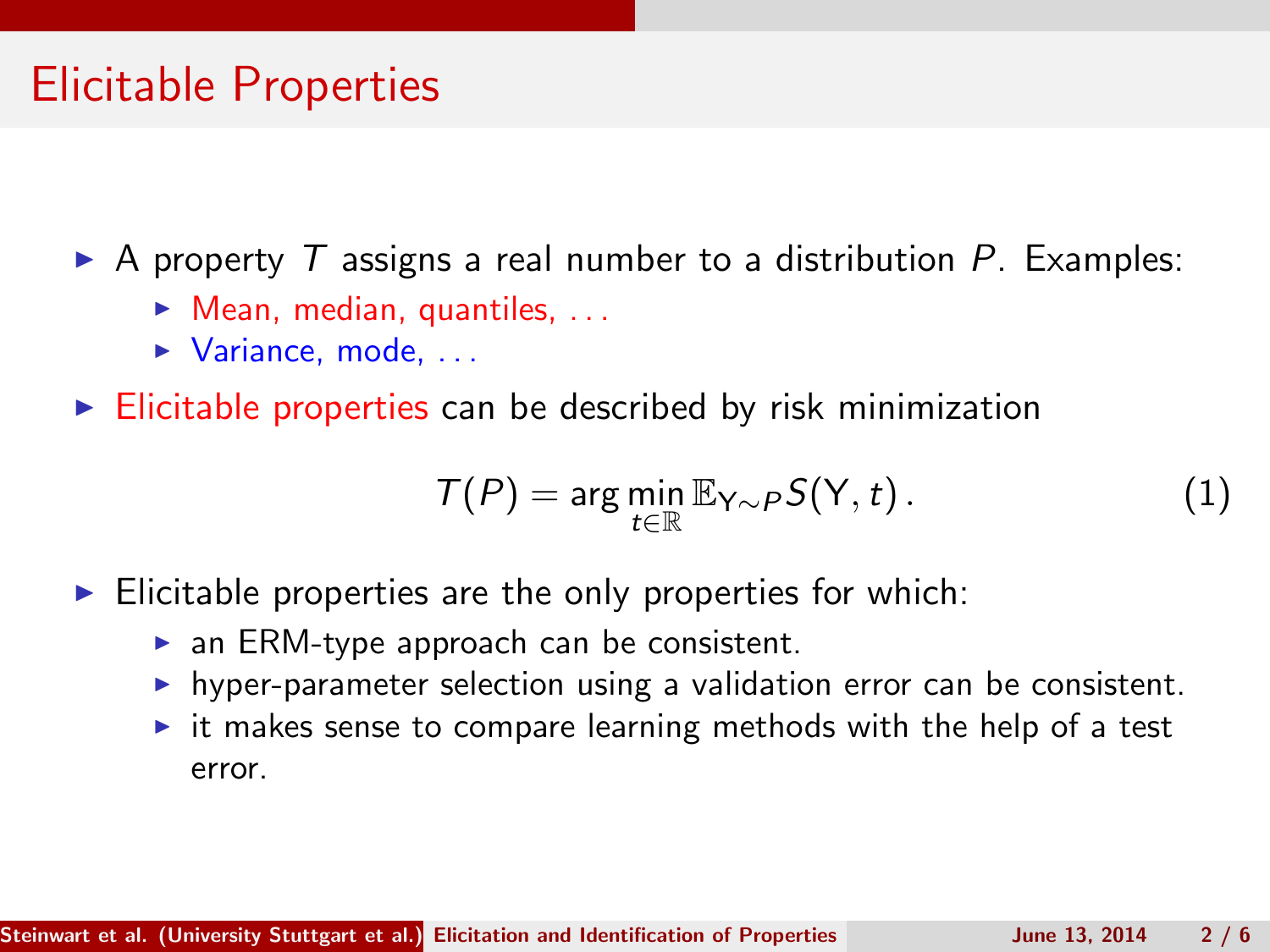#### Importance to other disciplines

- ▶ Climate and Weather Forecast
- $\blacktriangleright$  Economy

#### **Questions**

- $\triangleright$  Which properties are elicatable and why?
- $\blacktriangleright$  Find all S for an elicatable property.
- $\blacktriangleright$  Find S with additional features such as convexity, calibration, ...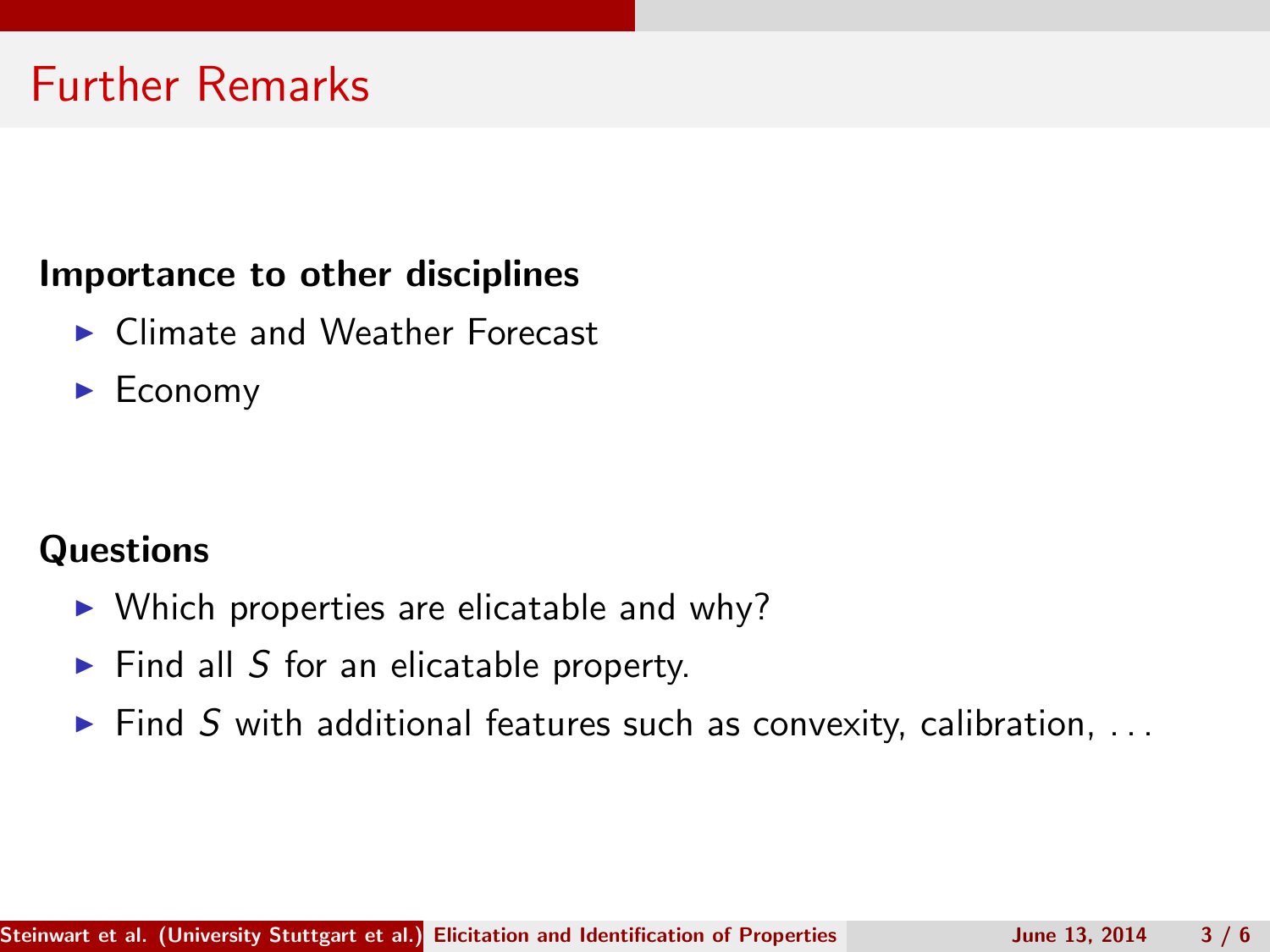### Characterization of Elicitable Properties

 $\triangleright$  Osband, 1985: If set of P is convex, then

T is elicitable  $\Rightarrow$  all  $\{T = r\}$  convex.

Thus, variance, mode, . . . are not elicitable.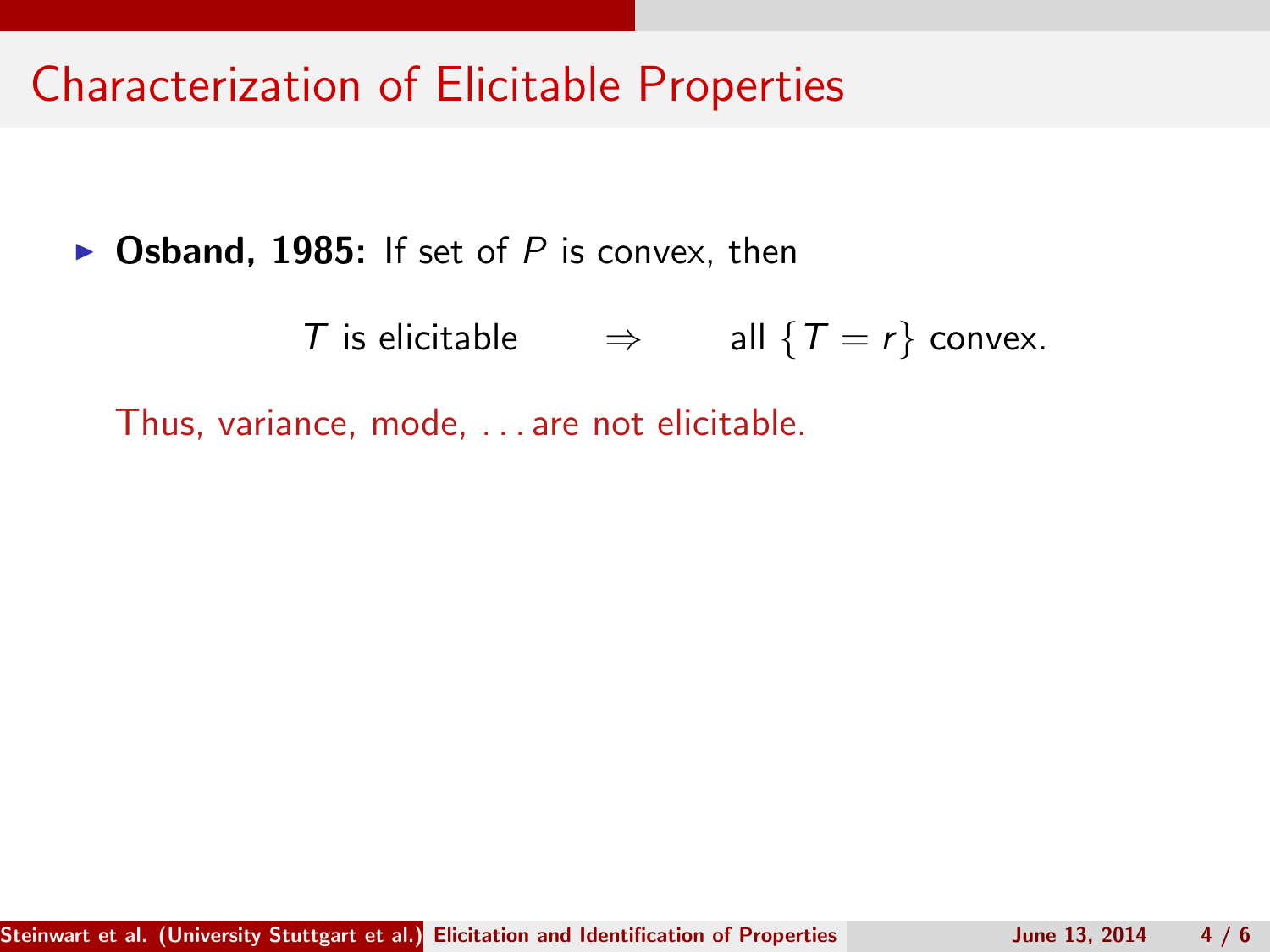### Characterization of Elicitable Properties

 $\triangleright$  Osband, 1985: If set of P is convex, then

T is elicitable  $\Rightarrow$  all  $\{T = r\}$  convex.

Thus, variance, mode, . . . are not elicitable.

**Lambert et al., 2008 - 2013:** in some cases we have

all  $\{T = r\}$  convex  $\Rightarrow$  T is elicitable.

These case are

- $\blacktriangleright$  Y is finite (2008)
- $\triangleright$  Y is compact, P has continuous density bounded away from 0.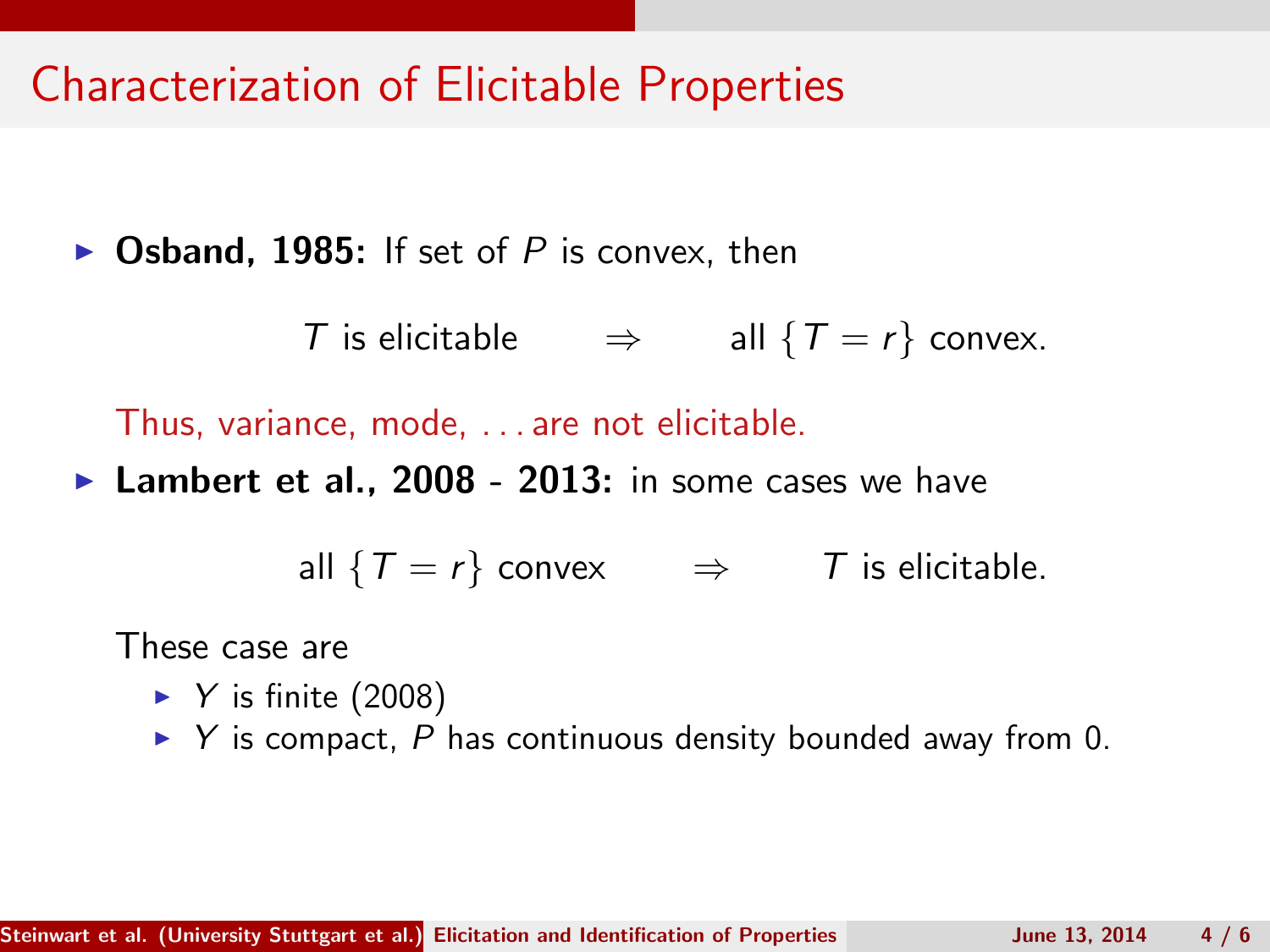### Characterization of Elicitable Properties

 $\triangleright$  Osband, 1985: If set of P is convex, then

T is elicitable  $\Rightarrow$  all  $\{T = r\}$  convex.

Thus, variance, mode, . . . are not elicitable.

**Lambert et al., 2008 - 2013:** in some cases we have

all  $\{T = r\}$  convex  $\Rightarrow$  T is elicitable.

These case are

- $\blacktriangleright$  Y is finite (2008)
- $\triangleright$  Y is compact, P has continuous density bounded away from 0. Unfortunately, proof has a serious bug.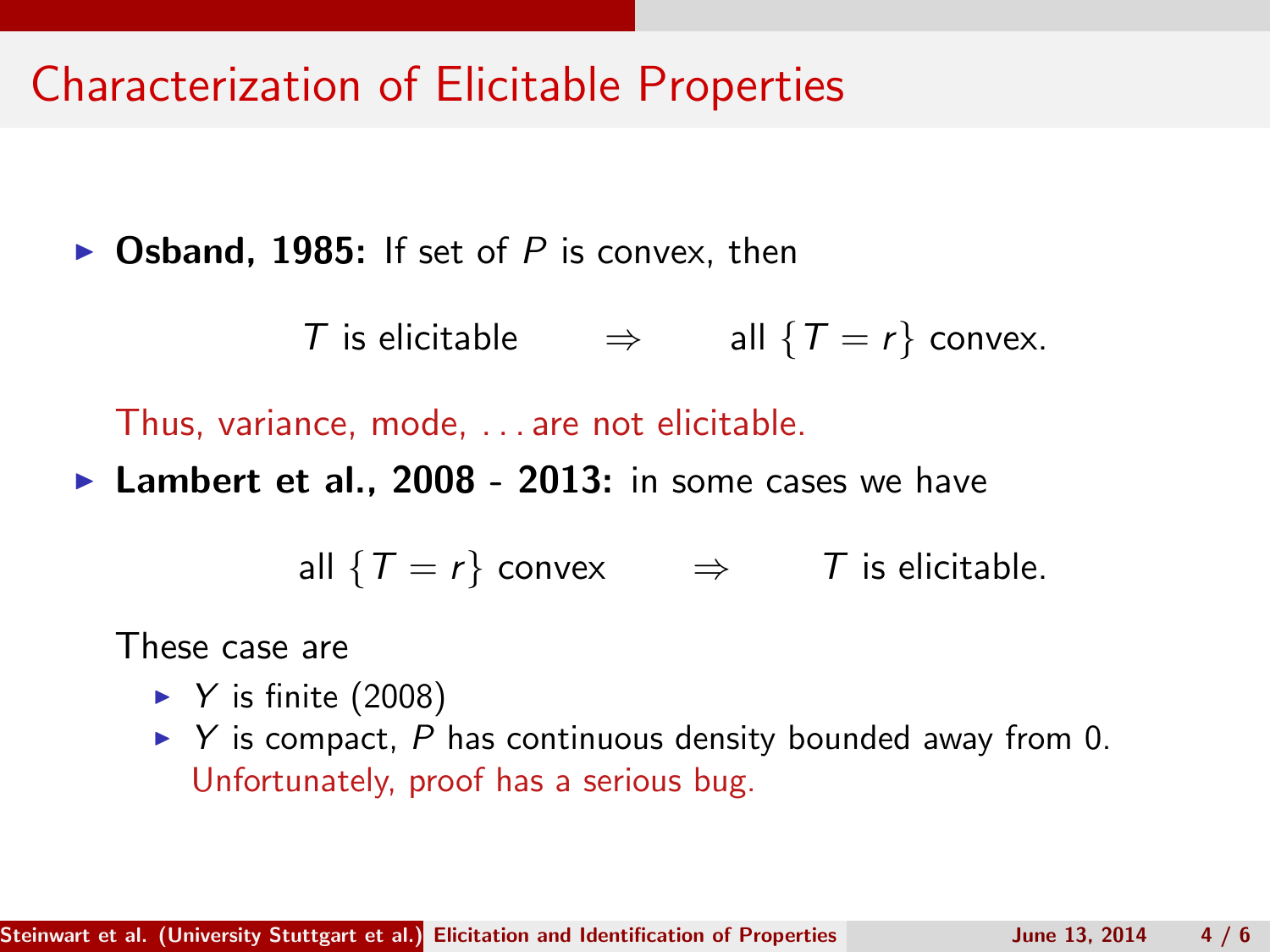- ▶ Generalize Lambert's result (no topological notions!) with correct proof.
- $\triangleright$  Characterize all suitable S for an elicitable T.
- $\triangleright$  Apply theory to generalized quantiles.
- $\triangleright$  Answer a question on expectiles raised by Ziegel.